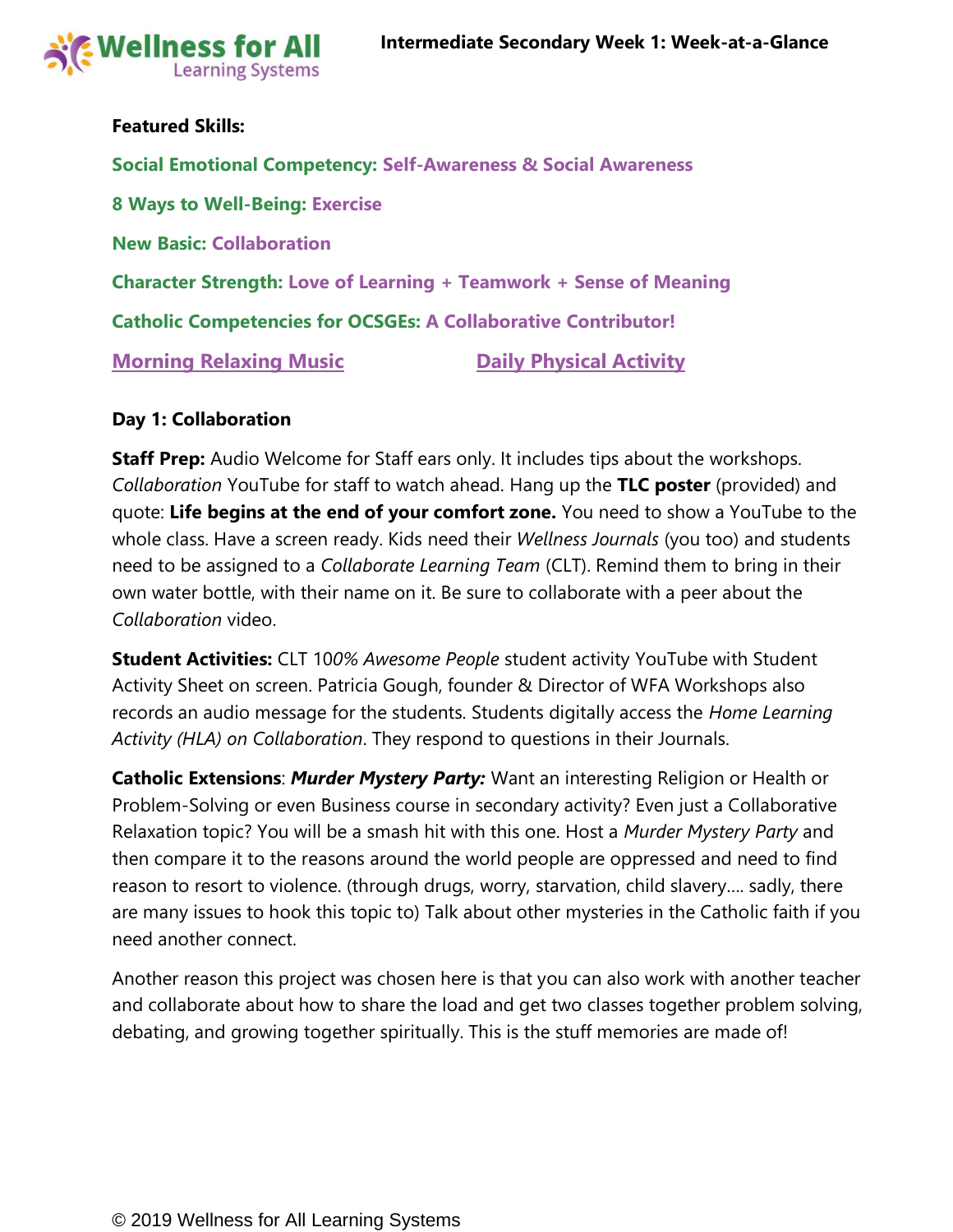### **Day 2: Making Things Happen!**

**Staff Prep:** Open with music on and journaling followed by exercise. Have a few extra iPads for kids who did not do their home learning. Each CLT needs one half of a piece of chart paper and 1 marker. One Chair & Secretary/Scribe is decided per team.

**Student Activities:** CLTs collectively decide which points matter, as they watch a young university student on YouTube, about working together. Charts are hung up and the teacher condenses all concepts provided into 6-8 points that become the assessment tool when observing how students work on CLTs. Hang the final *CLT Expectations Chart* up for ongoing referral*.*

**Catholic Extensions for Intermediates: Meet Grade 8 Kids at** *Our Lady of Fatima,*  **Colorado, USA.** American Catholic kids preparing to graduate share stories and so much more. Together, they can make things happen! What, issues do they have as teens? What Catholic related experiences can they share?

**Catholic Extensions for Secondary:** *Alive in You: Offering Service to Others Camp*  offers chance for Catholic kids to witness to Christ's teaching by putting them into action.

# **Day 3: Gratitude Can Change Your Life**

**Staff Prep:** This lesson is a teacher led. To prepare read the article included titled *Crucial Reasons Why Gratitude Can Change Your Life.* Summarize & share these with your class. Topics include: *7 Benefits of Gratitude*. Print these on chart paper. Explain the process of journaling cued by music that begins most lessons. Watch the *Experiment in Gratitude*  YouTube together. Show the kids the *TLC Poster* about healthy lifestyle choices. Explain that tomorrow they will begin Day 3 with journaling and exercise. Make it positive. Easy gratitude experiment required for home learning.

**Catholic Extensions For I/S: Visual Arts:** *Gratefulness Rocks* Activity is a fun idea for youth to do. It does require buying a few opaque paint sets, but done well, there is an authentic sense of appreciation that makes the receiver of the rock want to keep it forever. This is loaded with sentiment and a creative sense of uniqueness. This is the stuff that makes Jesus smile <mark>හ</mark>

### **Day 4: Social Emotional Learning**

**Staff Prep:** This social emotional learning topic will be referred to many times during WFA Workshops. Mastering these skills are at the core of getting and staying well. It is important that some charts get copied to always be accessible. The two charts here titled: *The Social,*